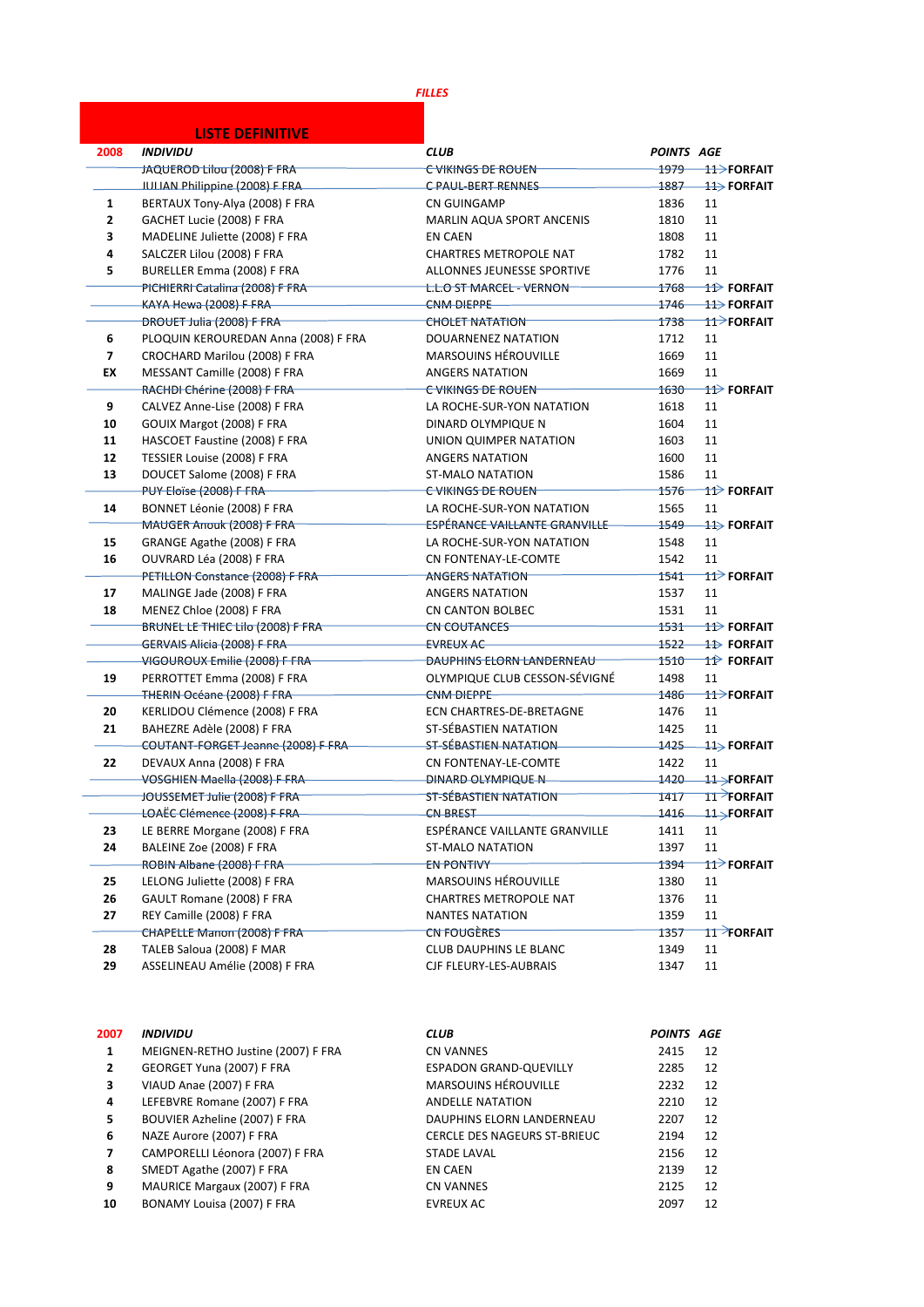| 11           | LEBEAU Lou-Ann (2007) F FRA             | CLUB DAUPHINS LE BLANC             | 2092              | 12 |                           |
|--------------|-----------------------------------------|------------------------------------|-------------------|----|---------------------------|
| 12           | DURAND Marie (2007) F FRA               | <b>OLIVET NATATION I'NOX</b>       | 2089              | 12 |                           |
|              | LOUVEAU Isis (2007) F FRA               | <del>ST-SÉBASTIEN NATATION -</del> | 2089              |    | 12> FORFAIT               |
| 13           | LECOMTE Juliette (2007) F FRA           | <b>LANNION NATATION</b>            | 2083              | 12 |                           |
| 14           | GAREL Alaïs (2007) F FRA                | ECN CHARTRES-DE-BRETAGNE           | 2075              | 12 |                           |
| 15           | HENAFF Louanne (2007) F FRA             | CN CHÂTEAULIN                      | 2071              | 12 |                           |
| 16           | MARECHAL QUEMIN Lucie (2007) F FRA      | CERCLE DES NAGEURS ST-BRIEUC       | 2051              | 12 |                           |
| 17           | TRUDELLE Mathilde (2007) F FRA          | CN LE MANS                         | 2036              | 12 |                           |
| 18           | CARRY Ewenne (2007) F FRA               | <b>ANDELLE NATATION</b>            | 2030              | 12 |                           |
| 19           | MALTERRE Léonie (2007) F FRA            | C VIKINGS DE ROUEN                 | 2027              | 12 |                           |
| 20           | DEHAS Siham (2007) F FRA                | LA ROCHE-SUR-YON NATATION          | 2015              | 12 |                           |
| 21           | SCISTRI Eva (2007) F FRA                | EN CAEN                            | 1996              | 12 |                           |
| 22           | CORNILLET COCHET Louna (2007) F FRA     | C PAUL-BERT RENNES                 | 1995              | 12 |                           |
|              | GERFAUD-VALENTIN Abigaëlle (2007) F FRA | <b>EVREUX AC</b>                   | 1992              |    | <del>12∕</del> Forfait    |
| 23           | ZBAIR Ranya (2007) F FRA                | C VIKINGS DE ROUEN                 | 1990              | 12 |                           |
| 24           | DREAN Marie (2007) F FRA                | <b>LORIENT NATATION</b>            | 1989              | 12 |                           |
| 25           | PROUTEAU Tiphaine (2007) F FRA          | LANNION NATATION                   | 1985              | 12 |                           |
|              | GALPIN Maëliss (2007) F FRA             | AAJB ENTENTE BLOIS                 | 1970              |    | 12 FORFAIT                |
| 26           | DELAINE Elsa (2007) F FRA               | LES SABLES D'OLONNE D.P.O          | 1968              | 12 |                           |
|              | BLANCHARD Manon (2007) F FRA            | <b>ASPTT NANTES</b>                | 1962              |    | $12$ FORFAIT              |
| 27           | CONTOUR Emma (2007) F FRA               | <b>CN CHÂTEAULIN</b>               | 1961              | 12 |                           |
| 28           | HENG Chloé (2007) F FRA                 | C PAUL-BERT RENNES                 | 1955              | 12 |                           |
|              | SUTEAU Loïse (2007) F FRA               | CN COUTANCES                       | 1945              |    | $12$ FORFAIT              |
|              | <b>MAILLARD Alice (2007) F FRA</b>      | <b>C PAUL-BERT RENNES</b>          | $1931 -$          |    | 12> FORFAIT               |
| 29           | BAMMERT Juliette (2007) F FRA           | <b>NANTES NATATION</b>             | 1930              | 12 |                           |
| 30           | RAZAFIMAHENINA Noemie (2007) F FRA      | CN LE MANS                         | 1903              | 12 |                           |
| 31           | CHALANGE Constance (2007) F FRA         | <b>ANGERS NATATION</b>             | 1902              | 12 |                           |
|              | <b>BRUN Elsa (2007) F FRA</b>           | <b>EVREUX AC</b>                   | 1898              |    | 12> FORFAIT               |
| 32           | CATHERINE Louane (2007) F FRA           | <b>CNP DE SAINT-LO</b>             | 1887              | 12 |                           |
| 33           | MANSOURI Hiba (2007) F MAR              | <b>CLUB DAUPHINS LE BLANC</b>      | 1884              | 12 |                           |
|              | VETTIER Josephine (2007) F FRA          | US LA FLÈCHE                       | 1878              |    | 12>FORFAIT                |
| 34           | BRUNEAU Victoria (2007) F FRA           | <b>CN VANNES</b>                   | 1876              | 12 |                           |
|              | SULPICE Salomé (2007) F FRA             | <b>HAGUE NATATION</b>              | 1872              |    | 12>FORFAIT                |
| 35           | TAO Elise (2007) F FRA                  | <b>NANTES NATATION</b>             | 1867              | 12 |                           |
| 36           | GALLIEN Liséane (2007) F FRA            | AC CHERBOURG EN COTENTIN           | 1845              | 12 |                           |
| 37           | BRIN Jade (2007) F FRA                  | <b>CHOLET NATATION</b>             | 1837              | 12 |                           |
| 38           | DIDENOT Lola (2007) F FRA               | <b>ASPTT NANTES</b>                | 1828              | 12 |                           |
| 39           | JOURDAN Shanez (2007) F FRA             | AC CHERBOURG EN COTENTIN           | 1825              | 12 |                           |
| 40           | ROUPENEL Océane (2007) F FRA            | <b>CN CHINON</b>                   | 1821              | 12 |                           |
|              |                                         |                                    |                   |    |                           |
| 2006         | INDIVIDU                                | CLUB                               | <i>POINTS AGE</i> |    |                           |
| $\mathbf{1}$ | BIDON Louna (2006) F FRA                | CNM ST-GERMAIN-DU-PUY              | 2515              | 13 |                           |
| 2            | POIRIER Salma (2006) F FRA              | CN LE MANS                         | 2508              | 13 |                           |
|              | <del>HARIVEL Louise (2006) F FRA</del>  | <del>EN CAEN-</del>                | 2469              |    | <del>13&gt;</del> Forfait |
| З            | ARQUILLA Leanna (2006) F FRA            | CN BREST                           | 2421              | 13 |                           |
| 4            | CAMUS Lola (2006) F FRA                 | SALBRIS NATATION                   | 2365              | 13 |                           |
| 5            | GENDRE Zoé (2006) F FRA                 | USM SARAN                          | 2350              | 13 |                           |
| 6            | PIETRIN Mathilde (2006) F FRA           | ANGERS NATATION                    | 2349              | 13 |                           |
|              | GIRAUDEAU Julia (2006) F FRA            | <b>CN BREST</b>                    | 2335              |    | <del>13</del> FORFAIT     |
| 7            | GUILLAUME Laëtitia (2006) F FRA         | AN ROMORANTIN                      | 2331              | 13 |                           |
| 8            | VANDROMME Lucie (2006) F FRA            | CLUB DAUPHINS LE BLANC             | 2315              | 13 |                           |
| 9            | CORDERY Tiphaine (2006) F FRA           | CHARTRES METROPOLE NAT             | 2314              | 13 |                           |
| 10           | PANHALEUX Klervie (2006) F FRA          | C REDON NATATION                   | 2286              | 13 |                           |
| 11           | DESPINASSE Clemence (2006) F FRA        | UNION QUIMPER NATATION             | 2234              | 13 |                           |
| 12           | GUAY Océane (2006) F FRA                | EN TOURS                           | 2222              | 13 |                           |
| 13           | BARAT Louna (2006) F FRA                | US LA CHATRE NATATION              | 2221              | 13 |                           |
| 14           | DELOHEN Camille (2006) F FRA            | <b>USM MONTARGIS</b>               | 2209              | 13 |                           |
| 15           | FLOHIC Lisa (2006) F FRA                | ASN BONNEVAL                       | 2206              | 13 |                           |
| 16           | BUANNIC-GUIRRIEC Louise (2006) F FRA    | LES NAGEURS BIGOUDENS              | 2202              | 13 |                           |
| 17           | FAUCHET Léonie (2006) F FRA             | USM SARAN                          | 2196              | 13 |                           |
| EX           | CARLIER Lilou (2006) F FRA              | CN LE MANS                         | 2196              | 13 |                           |
| 19           | BALSSA Ambre (2006) F FRA               | CHARTRES METROPOLE NAT             | 2195              | 13 |                           |
| 20           | BELLANGER Océane (2006) F FRA           | ALLIANCE ORLEANS NATATION          | 2194              | 13 |                           |
| 21           | HAMON HALL Yulizh (2006) F FRA          | <b>CN BREST</b>                    | 2176              | 13 |                           |
| 22           | PAYEN Margot (2006) F FRA               | CNM ST-GERMAIN-DU-PUY              | 2171              | 13 |                           |
| 23           | LAGREE Chloé (2006) F FRA               | CN FOUGÈRES                        | 2157              | 13 |                           |
|              |                                         |                                    |                   |    |                           |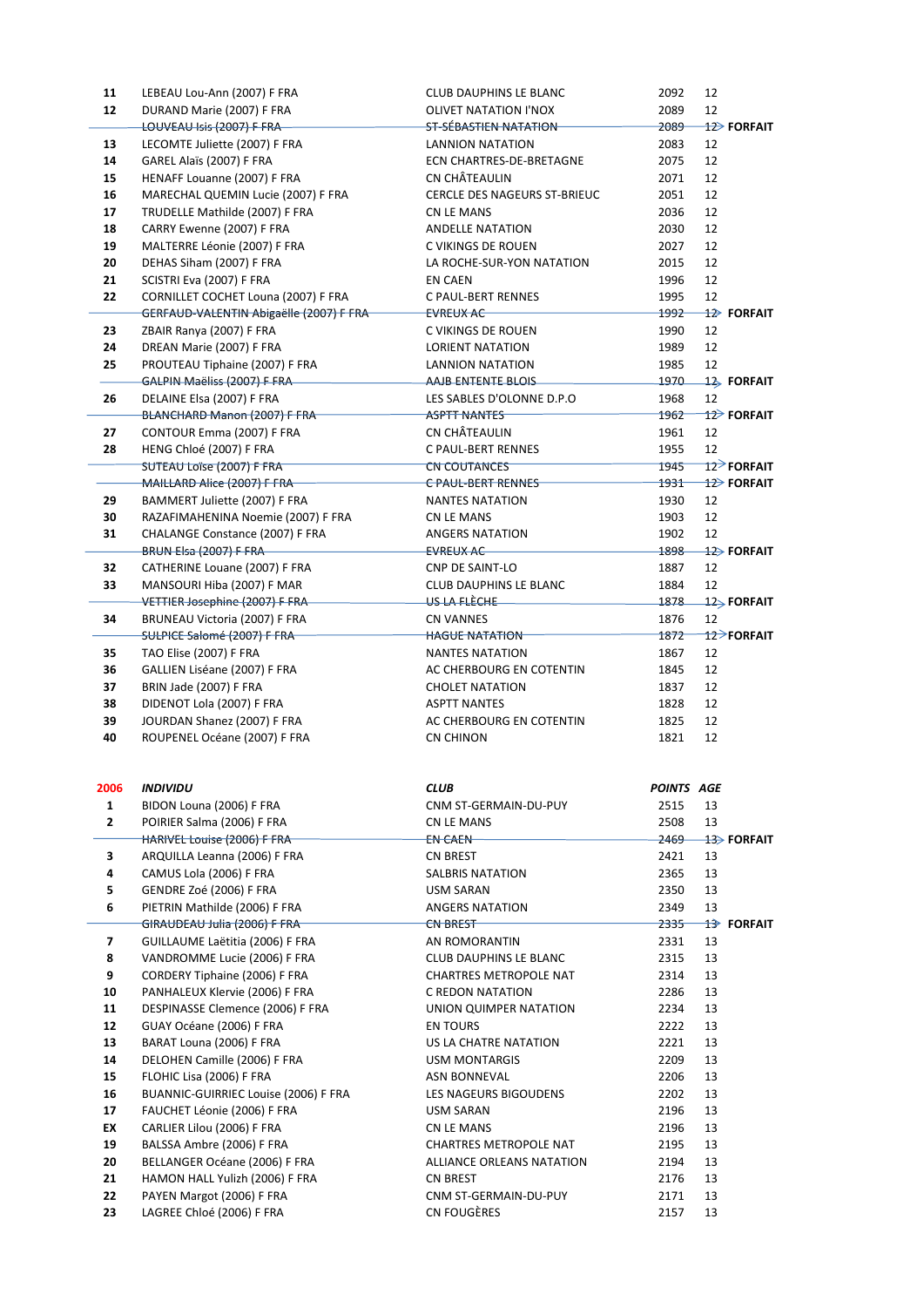| 24 | LE BOULCH Léa (2006) F FRA          | CN GUINGAMP                           | 2145     | 13                         |
|----|-------------------------------------|---------------------------------------|----------|----------------------------|
| 25 | MARTINET Chloe (2006) F FRA         | US LA CHATRE NATATION                 | 2142     | 13                         |
| 26 | LANDEMAINE Louisa (2006) F FRA      | <b>CN AVRANCHES</b>                   | 2133     | 13                         |
| 27 | DENIS-CAMPBELL Justine (2006) F FRA | CN YVETOT                             | 2128     | 13                         |
| 28 | BLIARD Lana (2006) F FRA            | <b>CN YVETOT</b>                      | 2122     | 13                         |
| 29 | SOREAU Lilou (2006) F FRA           | <b>CA EVRON</b>                       | 2116     | 13                         |
| 30 | BATTAIS Ines (2006) F FRA           | <b>CN AVRANCHES</b>                   | 2102     | 13                         |
| 31 | COLLIGNON Clotilde (2006) F FRA     | <b>CHARTRES METROPOLE NAT</b>         | 2100     | 13                         |
|    | TREGOUET Elorya (2006) F FRA        | OLYMPIQUE CLUB CESSON-SÉVIGNÉ         | 2100     | 13 > FORFAIT               |
| 32 | THOMINE Ambre (2006) F FRA          | <b>COTENTIN NATATION</b>              | 2089     | 13                         |
|    | FREMOND Aya (2006) F FRA            | <b>CN COUTANCES</b>                   | 2081     | $13$ FORFAIT               |
| 33 | BIZET Louise (2006) F FRA           | ST-NAZAIRE ATLANTIQUE NATATION        | 2076     | 13                         |
| 34 | BELLEC Lou-Ann (2006) F FRA         | ECN CHARTRES-DE-BRETAGNE              | 2069     | 13                         |
|    | BOUCHEZ Juliette (2006) F FRA       | CN YVETOT                             | 2068     | 13> FORFAIT                |
|    | JEANNE Ninon (2006) F FRA           | <b>CN COUTANCES</b>                   | 2068     | <del>13&gt;</del> FORFAIT  |
| 35 | BAILLY Olivia (2006) F FRA          | LISIEUX NORMANDIE NATATION            | 2065     | 13                         |
| EX | REIGNAUD Fannie (2006) F FRA        | <b>NANTES NATATION</b>                | 2065     | 13                         |
|    | RICHE Nolwenn (2006) F FRA          | CNP DE SAINT-LO                       | 2061     | 13>FORFAIT                 |
|    | KONISHCHEVA Arina (2006) F RUS      | AC CHERBOURG EN COTENTIN              | $2055 -$ | 13> FORFAIT                |
| 37 | CLEMENT Anne-Lise (2006) F FRA      | <b>ANDELLE NATATION</b>               | 2051     | 13                         |
| 38 | LAFITTE Amelie (2006) F FRA         | MARSOUINS HÉROUVILLE                  | 2047     | 13                         |
|    | LAPAIX Ambre (2006) F FRA           | PONT-AUDEMER NAUTIC CLUB              | 2009     | <del>13 &gt;</del> FORFAIT |
|    | BENFRAJ Myriam (2006) F FRA         | DINAN NATATION SAUVETAGE              | 2004     | 13>FORFAIT                 |
| 39 | BAILLEUL Clara (2006) F FRA         | <b>ESPADON GRAND-QUEVILLY</b>         | 2002     | 13                         |
|    | BOIS Loane (2006) F FRA             | OLIVET NATATION I'NOX                 | 2002     | 13 FORFAIT                 |
| 40 | BRUNET Amandine (2006) F FRA        | CLUB DAUPHINS LE BLANC                | 1999     | 13                         |
| 41 | EL ADLI Sahra (2006) F FRA          | MARSOUINS HÉROUVILLE                  | 1992     | 13                         |
| 42 | NAIGEON Lise (2006) F FRA           | AN MONTVILLIERS                       | 1977     | 13                         |
| 43 | GERIN Eléa (2006) F FRA             | <b>CHARTRES METROPOLE NAT</b>         | 1973     | 13                         |
| 44 | PEROUZE Agathe (2006) F FRA         | C REDON NATATION                      | 1957     | 13                         |
| 45 | BOURDON Marie-Alix (2006) F FRA     | C PAUL-BERT RENNES                    | 1954     | 13                         |
| 46 | GIBIELLE Lauryne (2006) F FRA       | <b>CARHAIX NATATION</b>               | 1944     | 13                         |
|    | GAMELIN Lilou (2006) F FRA          | <b>CNM DIEPPE-</b>                    | 1943     | $\rightarrow$              |
| 47 | EMERAUD Carla (2006) F FRA          | UN PLOËRMEL                           | 1941     | 13                         |
| 48 | CORNU Jade (2006) F FRA             | LISIEUX NORMANDIE NATATION            | 1937     | 13                         |
| 49 | BONIFAS Marie-Ange (2006) F FRA     | DINAN NATATION SAUVETAGE              | 1932     | 13                         |
| 50 | BAILLY Marie-Lea (2006) F FRA       | <b>ENTENTE SPORTIVE AUBIGNY NATAT</b> | 1927     | 13                         |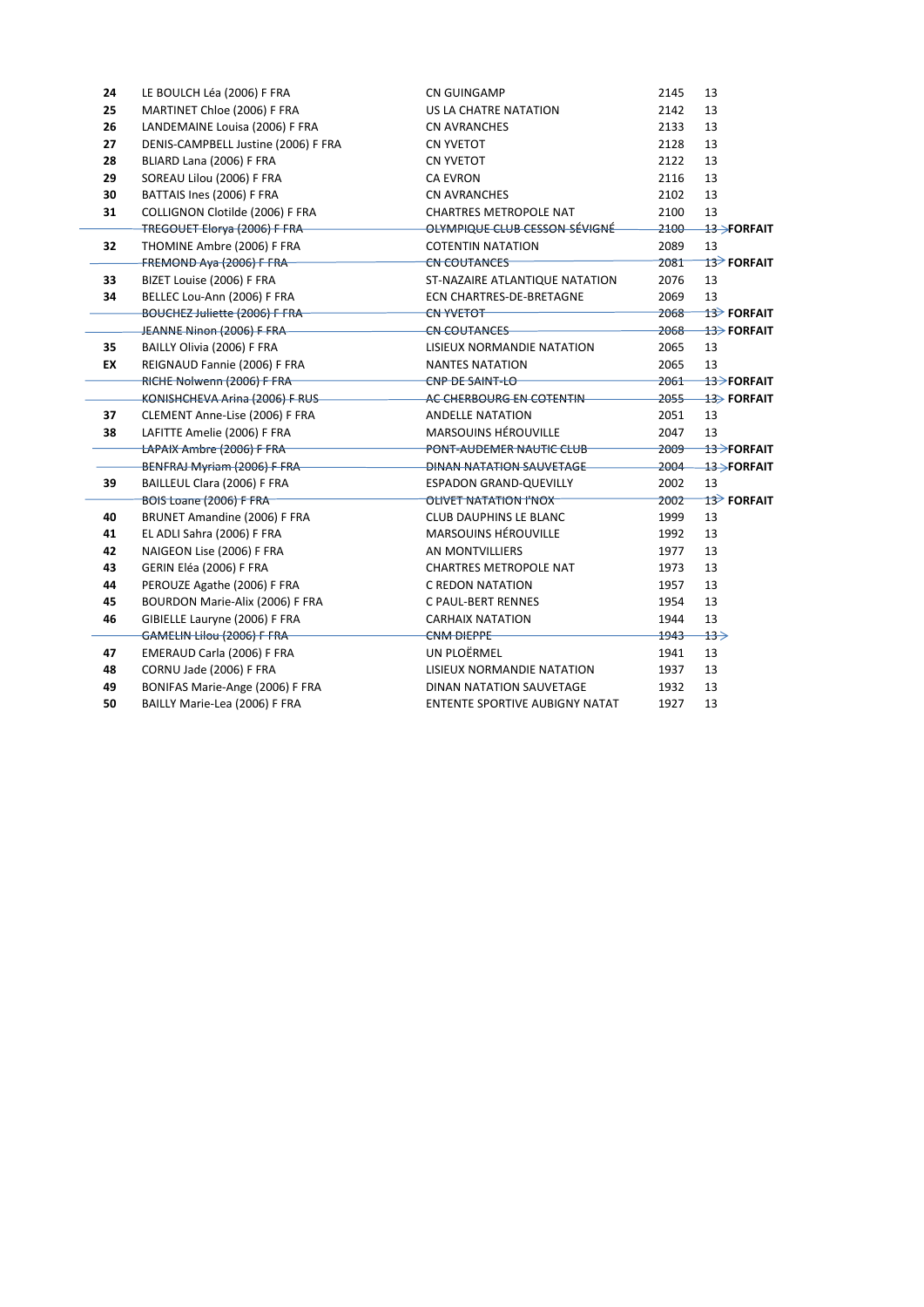|              | <b>GARCONS</b>                                              |                                                     |                   |                             |  |  |  |
|--------------|-------------------------------------------------------------|-----------------------------------------------------|-------------------|-----------------------------|--|--|--|
|              | <b>LISTE DEFINITIVE</b>                                     |                                                     |                   |                             |  |  |  |
|              | 2007 INDIVIDU                                               | <b>CLUB</b>                                         | <b>POINTS AGE</b> |                             |  |  |  |
| 1            | GUERIN Gabriel (2007) H FRA                                 | ALLONNES JEUNESSE SPORTIVE                          | 1882              | 12                          |  |  |  |
| 2            | LANCIEN Fabian (2007) H FRA                                 | ALENÇON NC                                          | 1821              | 12                          |  |  |  |
| 3            | GAUTIER Lomig (2007) H FRA                                  | <b>CERCLE DES NAGEURS ST-BRIEUC</b>                 | 1760              | 12                          |  |  |  |
|              | <del>SAULNIER Gabriel (2007) H FRA-</del>                   | <u>ST-SÉBASTIEN NATATION-</u>                       | 1717              | <del>12&gt;</del> FORFAIT   |  |  |  |
| 4            | LE GOFF Maxence (2007) H FRA                                | UNION QUIMPER NATATION                              | 1714              | 12                          |  |  |  |
|              | PLANTAIN Jules (2007) H FRA                                 | <b>EVREUX AC-</b>                                   | 1698              | <del>12&gt;</del> FORFAIT   |  |  |  |
| 5            | LAMIRAULT Louis (2007) H FRA                                | <b>EN TOURS</b>                                     | 1677              | 12                          |  |  |  |
| 6            | LAROCHE Luka (2007) H FRA                                   | US LA CHATRE NATATION                               | 1649              | 12                          |  |  |  |
| 7            | LESCOET Leni (2007) H FRA                                   | <b>CHARTRES METROPOLE NAT</b>                       | 1647              | 12                          |  |  |  |
| 8<br>9       | JACOB Marin (2007) H FRA<br>BOBINEAU Nolann (2007) H FRA    | CN GUINGAMP<br>LES SABLES D'OLONNE D.P.O            | 1629<br>1625      | 12<br>12                    |  |  |  |
| 10           | MESLIER Tristan (2007) H FRA                                | <b>CNP DE SAINT-LO</b>                              | 1609              | 12                          |  |  |  |
|              | <b>CURSCHELLAS Noé (2007) H FRA</b>                         | CNM DIEPPE                                          | $1601 -$          | <del>12&gt;</del> FORFAIT   |  |  |  |
| 11           | DENOS Nathan (2007) H FRA                                   | CN CANTON BOLBEC                                    | 1583              | 12                          |  |  |  |
| 12           | TRANEL Martin (2007) H FRA                                  | <b>ANGERS NATATION</b>                              | 1563              | 12                          |  |  |  |
| 13           | ALLAIN Benjamin (2007) H FRA                                | DINAN NATATION SAUVETAGE                            | 1539              | 12                          |  |  |  |
| 14           | CHARTON Clément (2007) H FRA                                | <b>AQUATIC CLUB BOURGES</b>                         | 1535              | 12                          |  |  |  |
| 15           | RENARD BERTRAND Artür (2007) H FRA                          | EN TOURS                                            | 1533              | 12                          |  |  |  |
| 16           | CARRERA Alexandre (2007) H FRA                              | <b>CHOLET NATATION</b>                              | 1518              | 12                          |  |  |  |
|              | 17 BOQUAIN Mael (2007) H FRA                                | A.S.C LE HAVRE NATATION                             | 1516              | 12                          |  |  |  |
|              | LEFEBVRE Tom (2007) H FRA                                   | COEUR DE NACRE NAT DOUVRES                          | 1512              | $12$ FORFAIT                |  |  |  |
| 18           | LE MOAL Louis (2007) H FRA                                  | LANVAUX OC GRANDCHAMP                               | 1503              | 12                          |  |  |  |
| 19           | CASTREC Rémi (2007) H FRA                                   | DOUARNENEZ NATATION                                 | 1491              | 12                          |  |  |  |
| 20           | COURROT Kerian (2007) H FRA                                 | DOUARNENEZ NATATION<br>LA ROCHE-SUR-YON NATATION    | 1480<br>1477      | 12<br>12                    |  |  |  |
|              | 21 BERTHOMES Louis (2007) H FRA<br>FERRE Timéo (2007) H FRA | <b>STADE LAVAL</b>                                  | $1458 -$          | <del>12&gt;</del> FORFAIT   |  |  |  |
|              | 22 ATHIMON Jaden (2007) H FRA                               | ST-SÉBASTIEN NATATION                               | 1447              | 12                          |  |  |  |
|              | <b>HAMON Augustin (2007) H FRA</b>                          | <b>CN LE MANS</b>                                   | 1447              | <b>12&gt;FORFAIT</b>        |  |  |  |
| 23           | KLOPOCKI Justin (2007) H FRA                                | SAUMUR NATATION                                     | 1430              | 12                          |  |  |  |
| 24           | TUFFIER Loic (2007) H FRA                                   | CN LE MANS                                          | 1421              | 12                          |  |  |  |
| 25           | CHUQUET Paul (2007) H FRA                                   | <b>CNP DE SAINT-LO</b>                              | 1411              | 12                          |  |  |  |
| 26           | CHARPIOT Tom (2007) H FRA                                   | ECN CHARTRES-DE-BRETAGNE                            | 1401              | 12                          |  |  |  |
|              | TURPIN Adrien (2007) H FRA                                  | <b>CERCLE DES NAGEURS ST-BRIEUC</b>                 | 1401              | 12>FORFAIT                  |  |  |  |
| 27           | ESTHER-ADOLPHE Gaël (2007) H FRA                            | <b>EN LOUVIERS</b>                                  | 1398              | 12                          |  |  |  |
| 28           | ERNOUX Tom (2007) H FRA                                     | <b>MARSOUINS HÉROUVILLE</b>                         | 1394              | 12                          |  |  |  |
| 29           | LIBICZ Korentin (2007) H FRA                                | <b>EN TOURS</b>                                     | 1391              | 12                          |  |  |  |
| 30           | POUGETOUX Lucas (2007) H FRA                                | AAJB ENTENTE BLOIS                                  | 1389              | 12                          |  |  |  |
| 2006         |                                                             |                                                     |                   |                             |  |  |  |
| $\mathbf{1}$ | TOULLIOU Owenn (2006) H FRA                                 | CN LE MANS                                          | 2208              | 13                          |  |  |  |
| $\mathbf{2}$ | SZKLAREK Nils (2006) H FRA                                  | CN LE HAVRE                                         | 2185              | 13                          |  |  |  |
| 3            | BANC Ludovic (2006) H FRA                                   | <b>EN CAEN</b>                                      | 2128              | 13                          |  |  |  |
|              | DUFOUR Simon (2006) H FRA                                   | <b>CNM DIEPPE</b>                                   | $-2126$           | <del>13&gt;</del> FORFAIT   |  |  |  |
|              | DUBOST Baptiste (2006) H FRA                                | <b>HAGUE NATATION-</b>                              | 2085              | 13>FORFAIT                  |  |  |  |
| 4            | CLOUET Constant (2006) H FRA                                | <b>ANGERS NATATION</b>                              | 2047              | 13                          |  |  |  |
| 5.           | DUFRESNE Simon (2006) H FRA                                 | <b>ANGERS NATATION</b>                              | 2037              | 13                          |  |  |  |
| 6            | FESNIERES Baptiste (2006) H FRA                             | <b>CNP DE SAINT-LO</b>                              | 2036              | 13                          |  |  |  |
|              | <b>LEBOIS Simon (2006) H FRA</b>                            | <b>ANGERS NATATION</b>                              | <del>2012</del>   | 13> FORFAIT                 |  |  |  |
| 7            | REMAUD Martin (2006) H FRA<br>EVE Nolan (2006) H FRA        | <b>ANGERS NATATION</b><br>LES SABLES D'OLONNE D.P.O | 2005<br>1995      | 13<br><del>13</del> FORFAIT |  |  |  |
| 8            | DELAUNAY Alexandre (2006) H FRA                             | <b>CHOLET NATATION</b>                              | 1974              | 13                          |  |  |  |
| 9            | LE POTTIER Kévin (2006) H FRA                               | CNP LOUDÉAC                                         | 1973              | 13                          |  |  |  |
|              | PERRIER Célian (2006) H FRA                                 | <b>CN COUTANCES</b>                                 | <del>1949</del>   | <del>13&gt;</del> Forfait   |  |  |  |
|              | MONG HUNE Jamy (2006) H FRA                                 | <b>NANTES NATATION</b>                              | 1945              | 13> FORFAIT                 |  |  |  |
|              | 10 SMOLAK Esteban (2006) H FRA                              | <b>CHOLET NATATION</b>                              | 1942              | 13                          |  |  |  |
|              | LALANNE Siméo (2006) H FRA                                  | <b>DAUPHINS ELORN LANDERNEAU</b>                    | 1940              | <del>13&gt;</del> FORFAIT   |  |  |  |
|              | SAVARY Romain (2006) H FRA                                  | ESPÉRANCE VAILLANTE GRANVILLE                       | <u> 1938 - </u>   | <b>13&gt; FORFAIT</b>       |  |  |  |
|              | 11 CORMIER Malo (2006) H FRA                                | ST-NAZAIRE ATLANTIQUE NATATION                      | 1936              | 13                          |  |  |  |
|              | 12 PEREIRA NETO Lorenzo (2006) H FRA                        | UNION QUIMPER NATATION                              | 1936              | 13                          |  |  |  |
| 13           | COURTAT Morgan (2006) H FRA                                 | AN ROMORANTIN                                       | 1924              | 13                          |  |  |  |
| 14           | NEVEU Rémi (2006) H FRA                                     | <b>CHARTRES METROPOLE NAT</b>                       | 1920              | 13                          |  |  |  |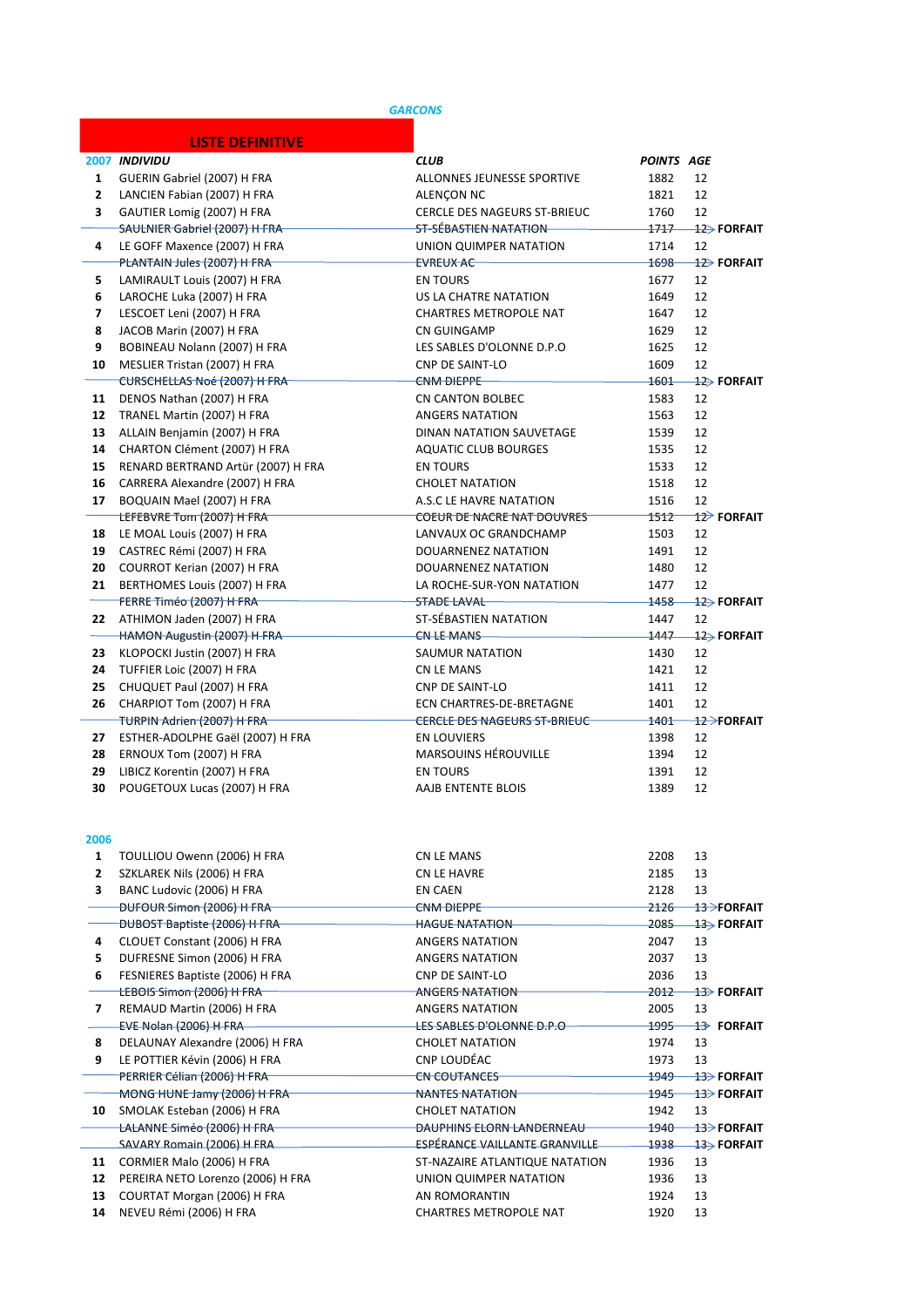| 15 | ROUSSEAUX Thibault (2006) H FRA                    | FECAMP AQUATIQUE CLUB          | 1916            | 13                         |
|----|----------------------------------------------------|--------------------------------|-----------------|----------------------------|
|    | ZARAIDI Walid (2006) H FRA                         | <b>C PAUL-BERT RENNES</b>      | 1909            | 13>FORFAIT                 |
| 16 | FOISNON Enzo (2006) H FRA                          | CN CHÂTEAUDUN                  | 1908            | 13                         |
| 17 | DAGUET Thomas (2006) H FRA                         | <b>ANGERS NATATION</b>         | 1894            | 13                         |
|    | DUCLOUX Loup (2006) H FRA                          | <b>CN COUTANCES</b>            | 1893            | <del>13&gt;</del> FORFAIT  |
| 18 | CORNIC Jean (2006) H FRA                           | <b>ANGERS NATATION</b>         | 1880            | 13                         |
| 19 | SIMON Nathan (2006) H FRA                          | DAUPHINS ELORN LANDERNEAU      | 1877            | 13                         |
| 20 | SCHNEPP Glen (2006) H FRA                          | <b>CN BREST</b>                | 1868            | 13                         |
|    | GUILLOUZOUIC Tymenn (2006) H FRA                   | PONT-CHATEAU NATATION          | 1848            | <del>13&gt;</del> Forfait  |
|    | ROSAMOND Adam (2006) H FRA                         | ECN CHARTRES-DE-BRETAGNE       | 1846            | <b>13&gt; FORFAIT</b>      |
|    | 21 LE GENTIL Pierre (2006) H FRA                   | UN PLOËRMEL                    | 1844            | 13                         |
|    | 22 ALLAIN Evan (2006) H FRA                        | C REDON NATATION               | 1834            | 13                         |
| 23 | GUILLOU-ROBIN Novann (2006) H FRA                  | CN GUINGAMP                    | 1825            | 13                         |
|    | CAPRON Noa (2006) H FRA<br>CAPRON Noa (2006) H FRA | <b>MARSOUINS HÉROUVILLE</b>    |                 | 1825 13>FORFAIT            |
|    | POULAIN Basile (2006) H FRA                        | <b>CHALLANS NATATION</b>       | 1822            | <del>13</del> >FORFAIT     |
|    | GE Nolan (2006) H FRA                              | CN ST-FLORENT-SUR-CHER         | 1818            | <del>13 &gt;</del> FORFAIT |
| 24 | ASSET MARCEAUX Ewen (2006) H FRA                   | <b>ST-MALO NATATION</b>        | 1817            | 13                         |
| 25 | LECLERCQ Arthur (2006) H FRA                       | C VIKINGS DE ROUEN             | 1793            | 13                         |
| 26 | THOMAS PERRIN Mathis (2006) H FRA                  | UN PLOËRMEL                    | 1784            | 13                         |
| 27 | CREMEL Richard (2006) H FRA                        | <b>NANTES NATATION</b>         | 1783            | 13                         |
|    | <b>FOULON Loris (2006) H FRA</b>                   | EN CAEN                        | 1759            | 13 FORFAIT                 |
|    | HERVÉ Matthieu (2006) H FRA                        | <b>ST-MALO NATATION</b>        | 1752            | <del>13≻</del> FORFAIT     |
|    | HIMLER Filip (2006) H FRA                          | LA ROCHE-SUR-YON NATATION      | 1738            | 13 FORFAIT                 |
|    | 28 LEGRAND Mahé (2006) H FRA                       | <b>AQUATIC CLUB BOURGES</b>    | 1736            | 13                         |
|    | BILLIOTI Noah (2006) H FRA                         | EN CAEN                        | 1723            | 13 FORFAIT                 |
| 29 | LE GALL Jean (2006) H FRA                          | LES NAGEURS BIGOUDENS          | 1707            | 13                         |
|    | FOULON Maxime (2006) H FRA                         | <b>CHOLET NATATION</b>         | 1706            | 13 > FORFAIT               |
|    | CROST Tom (2006) H FRA                             | <b>CPAUL-BERT RENNES</b>       | 1700            | <del>13&gt;</del> FORFAIT  |
| 30 | MORISSE Sam (2006) H FRA                           | DAUPHINS CAUX NATATION         | 1693            | 13                         |
|    | DANGUILLAUME-GUTIERREZ Maxime (2006) H FRA         | <b>ST-MALO NATATION-</b>       | 1685            | <del>13&gt;</del> FORFAIT  |
| 31 | VAN GORKUM Gabin (2006) H FRA                      | OLYMPIQUE CLUB CESSON-SÉVIGNÉ  | 1677            | 13                         |
| EX | MAURY Adam (2006) H FRA                            | <b>CHARTRES METROPOLE NAT</b>  | 1677            | 13                         |
| 33 | ROUILLÉ Elouan (2006) H FRA                        | OLYMPIQUE CLUB CESSON-SÉVIGNÉ  | 1653            | 13                         |
|    | SEDILLO Arthur (2006) H FRA                        | EN CAEN                        | <del>1653</del> | <del>13&gt;</del> FORFAIT  |
| 34 | CONSEIL Hyppolitos (2006) H FRA                    | C VIKINGS DE ROUEN             | 1642            | 13                         |
| 35 | GRAJA Wael (2006) H FRA                            | <b>CN LE MANS</b>              | 1641            | 13                         |
| 36 | DELAMARE Theo (2006) H FRA                         | C VIKINGS DE ROUEN             | 1635            | 13                         |
| 37 | PLASSAIS Romain (2006) H FRA                       | C REDON NATATION               | 1629            | 13                         |
| 38 | BRIER Louka (2006) H FRA                           | <b>C.S.C CARENTAN NATATION</b> | 1624            | 13                         |
|    | MANNI Adam (2006) H FRA                            | <b>ANGERS NATATION</b>         | 1621            | 13>FORFAIT                 |
| 39 | WONG CHI MAN Arthur (2006) H FRA                   | LES NAGEURS BIGOUDENS          | 1615            | 13                         |

## 

| $\mathbf{1}$   | PERRAUD-DOMANEC Arthus (2005) H FRA    | <b>NANTES NATATION</b>              | 2478    | 14                        |
|----------------|----------------------------------------|-------------------------------------|---------|---------------------------|
|                | TOMBETTE Ilyan (2005) H FRA            | C VIKINGS DE ROUEN                  | 2449    | <del>1</del> ⊅ FORFAIT    |
| $\overline{2}$ | TAUREAU Julian (2005) H FRA            | <b>AQUATIC CLUB BOURGES</b>         | 2442    | 14                        |
|                | GIANNANTONI Elouan (2005) H FRA        | <b>CERCLE DES NAGEURS ST-BRIEUC</b> | $-2412$ | <del>14&gt;</del> FORFAIT |
| 3              | PLAISANT Achille (2005) H FRA          | C.N DE VALLEE DE SEINE              | 2380    | 14                        |
| 4              | LEBRETON Grégoire (2005) H FRA         | CNM ST-GERMAIN-DU-PUY               | 2380    | 14                        |
| 5.             | LABAT Alan (2005) H FRA                | <b>CERCLE DES NAGEURS ST-BRIEUC</b> | 2379    | 14                        |
| 6              | DEBRAY Louis (2005) H FRA              | <b>EN TOURS</b>                     | 2344    | 14                        |
| 7              | BEDFERT Charly (2005) H FRA            | <b>CN LE MANS</b>                   | 2340    | 14                        |
| 8              | THOME-HIAUMET Nicolas (2005) H FRA     | AC CHERBOURG EN COTENTIN            | 2340    | 14                        |
| 9              | MASSÉ Louis (2005) H FRA               | <b>CN CONCARNEAU</b>                | 2338    | 14                        |
| 10             | BEAL Alexis (2005) H FRA               | <b>CN BREST</b>                     | 2336    | 14                        |
|                | GRASSET-NAZABAL Raphaël (2005) H FRA   | <b>C PAUL-BERT RENNES</b>           | 2333    | 14 > FORFAIT              |
| 11             | COSENZA Valerio (2005) H FRA           | CNM ST-GERMAIN-DU-PUY               | 2308    | 14                        |
|                | GALLAIS Joaquim (2005) H FRA           | <b>C PAUL-BERT RENNES</b>           | 2307    | <del>1∕</del> Forfait     |
| 12             | PLOQUIN KEROUREDAN Morgan (2005) H FRA | DOUARNENEZ NATATION                 | 2290    | 14                        |
| 13             | DU REAU Elliott (2005) H FRA           | <b>SAUMUR NATATION</b>              | 2288    | 14                        |
| 14             | LAMISSE Raphaël (2005) H FRA           | <b>ANGERS NATATION</b>              | 2268    | 14                        |
| 15             | VAN DER SANDE Gabriel (2005) H FRA     | <b>ANGERS NATATION</b>              | 2263    | 14                        |
| 16             | GEFFLOT Clement (2005) H FRA           | <b>ANGERS NATATION</b>              | 2261    | 14                        |
| 17             | VALABLE Maxence (2005) H FRA           | <b>OLYMPIQUE ARGENTAN</b>           | 2253    | 14                        |